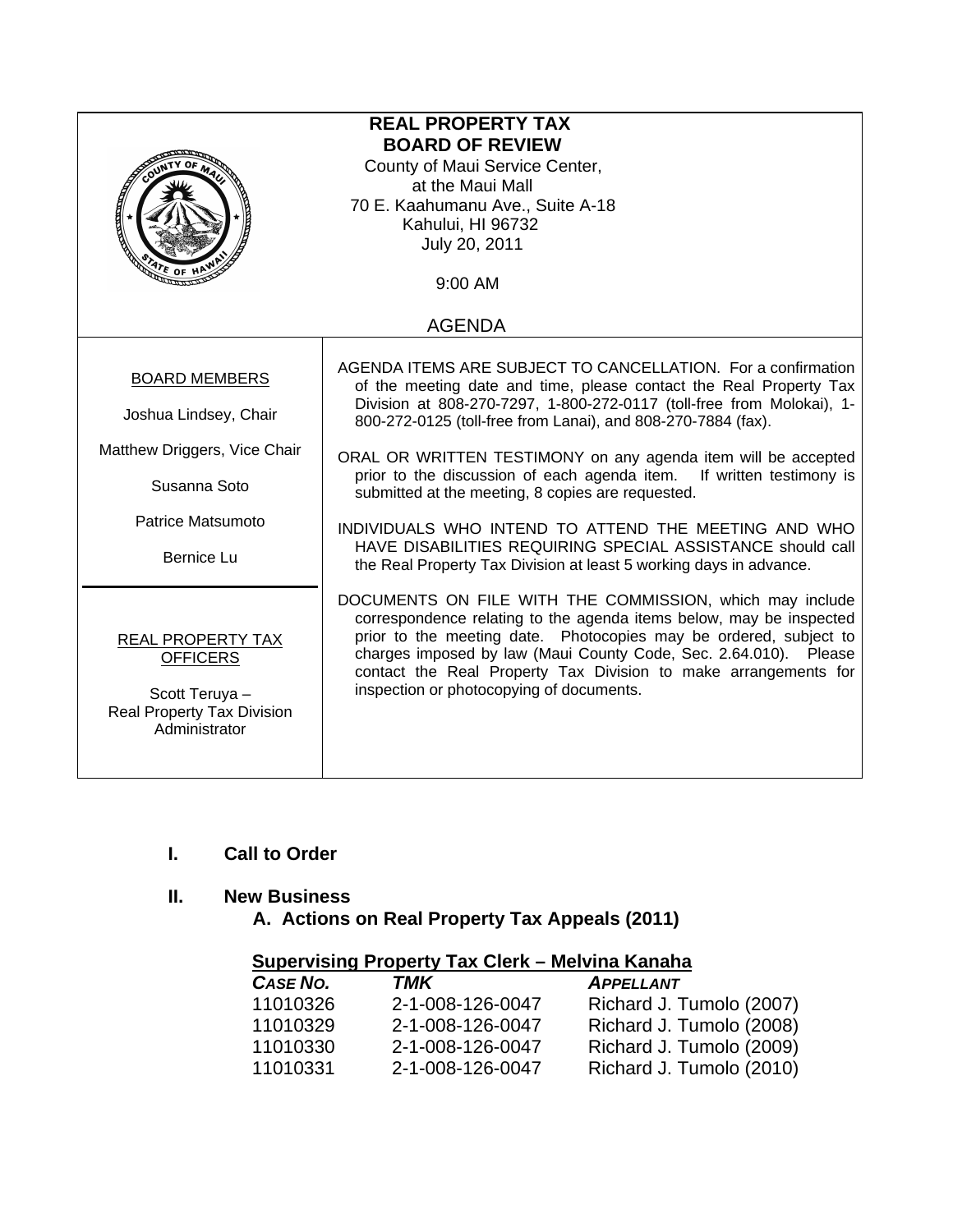# **Real Property Appraiser Grant Nakama**

| <b>CASE NO.</b> | TMK              | <b>APPELLANT</b>                 |
|-----------------|------------------|----------------------------------|
| 11010455        | 3-9-005-008-0002 | <b>Robert Swaim</b>              |
| 11010370        | 3-9-005-008-0005 | Allan A McDonald                 |
| 11010281        | 3-9-005-008-0008 | James Southern                   |
| 11010926        | 3-9-005-008-0010 | Anna S. Wong 1998 Trust          |
| 11010592        | 3-9-005-008-0011 | <b>TMJ Holdings LLC</b>          |
| 11010933        | 3-9-005-008-0013 | Thomas/Sherry Jessup             |
| 11010457        | 3-9-005-008-0015 | <b>Betty Kay Anderson</b>        |
| 11010304        | 3-9-005-008-0019 | Tim Cabana                       |
| 11010375        | 3-9-005-008-0020 | <b>Grant E. Oepkes</b>           |
| 11010376        | 3-9-005-008-0028 | <b>Grant E. Oepkes</b>           |
| 11010540        | 3-9-005-008-0024 | David/Renee Chaffin Family Trust |
| 11010429        | 3-9-005-008-0025 | Steven H Alexander               |
| 11010559        | 3-9-005-008-0027 | Linda A. Adams                   |
| 11010386        | 3-9-005-008-0029 | Hale Lani LLC                    |
| 11010530        | 3-9-005-008-0030 | Thomas H. Judd Trust             |
| 11010573        | 3-9-005-008-0033 | Gloria B. Douglas                |

### **Real Property Appraiser Kari Stockwell**

| CASE NO. | TMK              | <b>APPELLANT</b>            |
|----------|------------------|-----------------------------|
| 11010927 | 1-2-003-016-0000 | Klee Irwin                  |
| 11010348 | 1-3-002-011-0000 | Jan Elliott                 |
| 11010339 | 1-3-003-016-0000 | <b>Eden Sanctuary Trust</b> |

# **Real Property Appraiser Joy Makua**

| CASE NO. | <b>TMK</b>       | <b>APPELLANT</b>                    |
|----------|------------------|-------------------------------------|
| 11010621 | 2-1-012-013-0000 | Theiline P. Scheumann Family HI LLC |
| 11010418 | 2-1-019-024-0000 | Dario Campanile Trust               |
| 11010191 | 2-1-020-012-0000 | <b>National Fuel Corporation</b>    |
| 11010408 | 2-1-020-014-0000 | Jerald L/Susan C Embree             |
| 11010533 | 2-1-022-032-0000 | Karl Bruce Hagen                    |
| 11010254 | 2-1-024-014-0000 | <b>Elise Sari Travis</b>            |
| 11010372 | 2-1-024-057-0000 | <b>Edward Dalin Bagley</b>          |
| 11010537 | 2-1-026-004-0000 | Peter Adler                         |
| 11010467 | 2-1-026-063-0000 | <b>Steven Michael Holt</b>          |
|          |                  |                                     |

### **Real Property Appraiser Lewis Dela Cruz**

| CASE NO. | <b>TMK</b>       | <b>APPELLANT</b>                    |
|----------|------------------|-------------------------------------|
| 11010414 | 2-2-004-054-0000 | Kenneth Rothman                     |
| 11010420 | 2-2-009-018-0000 | Gregg/Marlene Lundberg              |
| 11010490 | 2-2-009-088-0000 | Peggy-An Hoekstra Trust             |
| 11010246 | 2-2-009-090-0000 | Robert M. Estes Revocable Trust     |
| 11010650 | 2-2-014-013-0000 | Morihara Investment LLC             |
| 11010371 | 2-2-016-069-0000 | Irving J Jr./Nancy JD Vorhies Trust |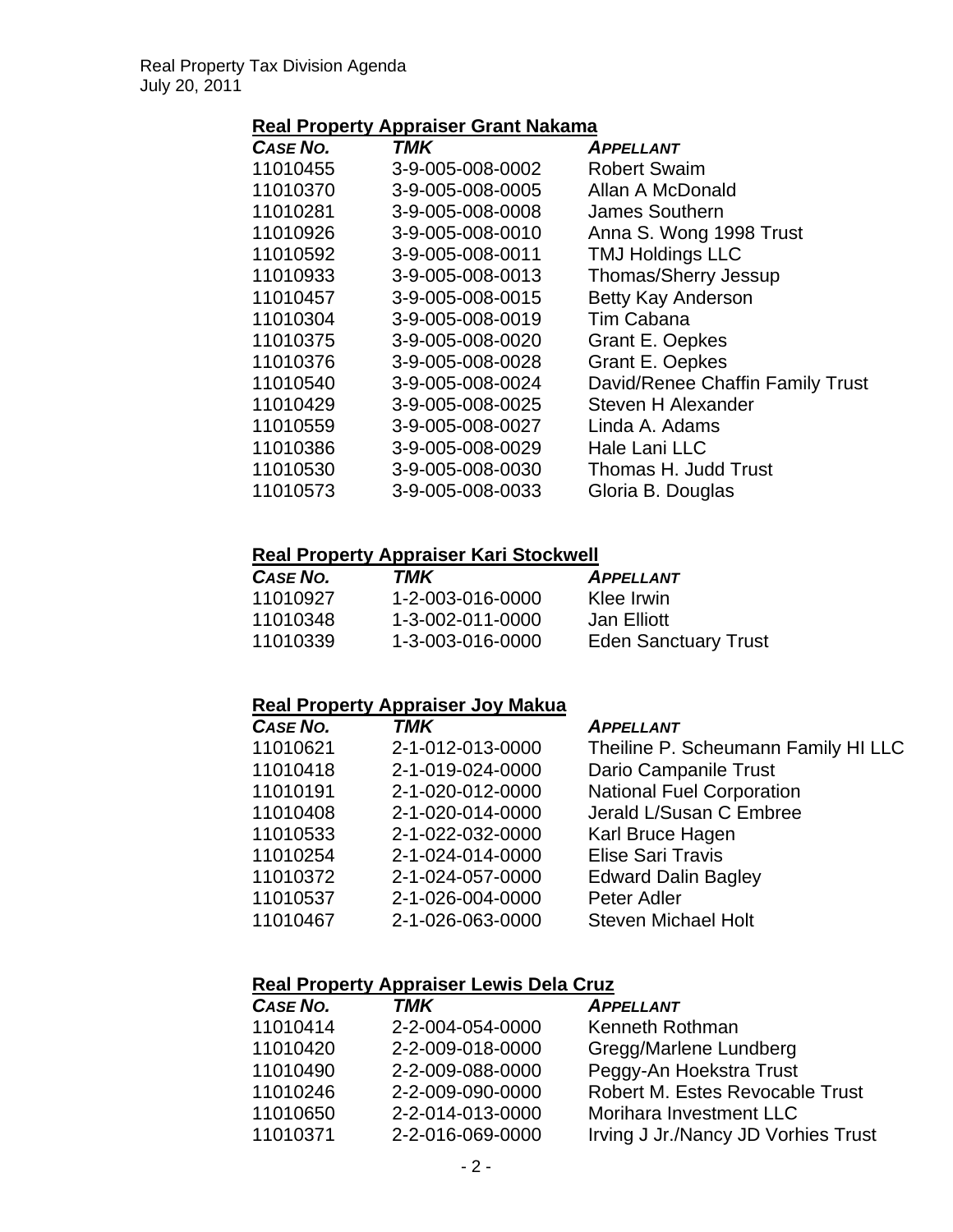### **Real Property Appraiser Lewis Dela Cruz (cont'd)**

| CASE NO. | <b>TMK</b>       | <b>APPELLANT</b>                  |
|----------|------------------|-----------------------------------|
| 11010226 | 2-2-016-102-0000 | Don/Karen Eisenberg Family Trust  |
| 11010368 | 2-3-002-107-0000 | Bobby C. Baker                    |
| 11010576 | 2-3-007-042-0000 | Ryan Churchill                    |
| 11010270 | 2-3-022-069-0000 | Sidney Sparkman                   |
| 11010935 | 2-3-022-136-0000 | Randall P. Alexander              |
| 11010463 | 2-3-023-137-0000 | Michael A./Patricia A Rocco Trust |

### **Real Property Appraiser Joshua Poouahi**

| <b>CASE NO.</b> | TMK              | <b>APPELLANT</b>                      |
|-----------------|------------------|---------------------------------------|
| 11010238        | 3-9-050-094-0000 | Richard B. Howard                     |
| 11010336        | 3-9-060-036-0000 | Douglas Allan/Margaret Longmate-Allan |

### **Real Property Appraiser Scott Wells**

| CASE NO. | <b>TMK</b>       | <b>APPELLANT</b>               |
|----------|------------------|--------------------------------|
| 11010442 | 2-7-003-125-0000 | Dwight K. Muraoka              |
| 11010344 | 2-7-004-023-0000 | Maliko Cliffs LLC              |
| 11010311 | 2-7-012-228-0000 | Daniel/Heidi Bigelow           |
| 11010385 | 2-7-034-004-0000 | Lawrence S. Franco             |
| 11010258 | 2-7-036-001-0000 | <b>Robhert Dias Carvalho</b>   |
| 11010461 | 2-8-002-122-0000 | Matthew G. Manning             |
| 11010221 | 2-8-011-009-0000 | H. Warren/Elizabeth Youngquist |
| 11010669 | 2-9-007-031-0000 | Letica Corporation             |

#### **Real Property Appraiser Supervisor Wesley Yoshioka**

| CASE NO. | TMK              | <b>APPELLANT</b>             |
|----------|------------------|------------------------------|
| 11010849 | 4-2-001-028-0089 | Carolyn B. Elman Trust       |
| 11010284 | 4-2-001-032-0120 | Miller 1997 Living Trust     |
| 11010199 | 4-2-001-032-0133 | <b>Jay Carty</b>             |
| 11011031 | 4-2-004-021-0011 | Oak Meadows Partners LP      |
| 11011030 | 4-2-004-021-0075 | Oak Meadows Partners LP      |
| 11010407 | 4-2-004-021-0022 | Johnson/Zamora/Mullany       |
| 11010636 | 4-4-008-002-0001 | <b>Pacific Building Corp</b> |
| 11010610 | 4-4-008-002-0013 | <b>Pacific Building Corp</b> |
| 11010615 | 4-4-008-002-0028 | <b>Pacific Building Corp</b> |
| 11010642 | 4-4-008-002-0059 | <b>Pacific Building Corp</b> |
| 11010617 | 4-4-008-002-0073 | <b>Pacific Building Corp</b> |
| 11010618 | 4-4-008-002-0088 | <b>Pacific Building Corp</b> |
| 11010639 | 4-4-008-002-0209 | <b>Pacific Building Corp</b> |
| 11010670 | 4-4-010-010-0000 | Parviz/Donna Nabavi          |
| 11010286 | 4-4-011-012-0000 | Vermeulen/Holtz              |
| 11010644 | 4-4-011-058-0000 | Glenn/Jeri Manucci           |
| 11010506 | 4-4-011-131-0000 | Arthur/Linda Tabanao         |
| 11010367 | 4-4-012-060-0000 | Wernars/Kurtz                |